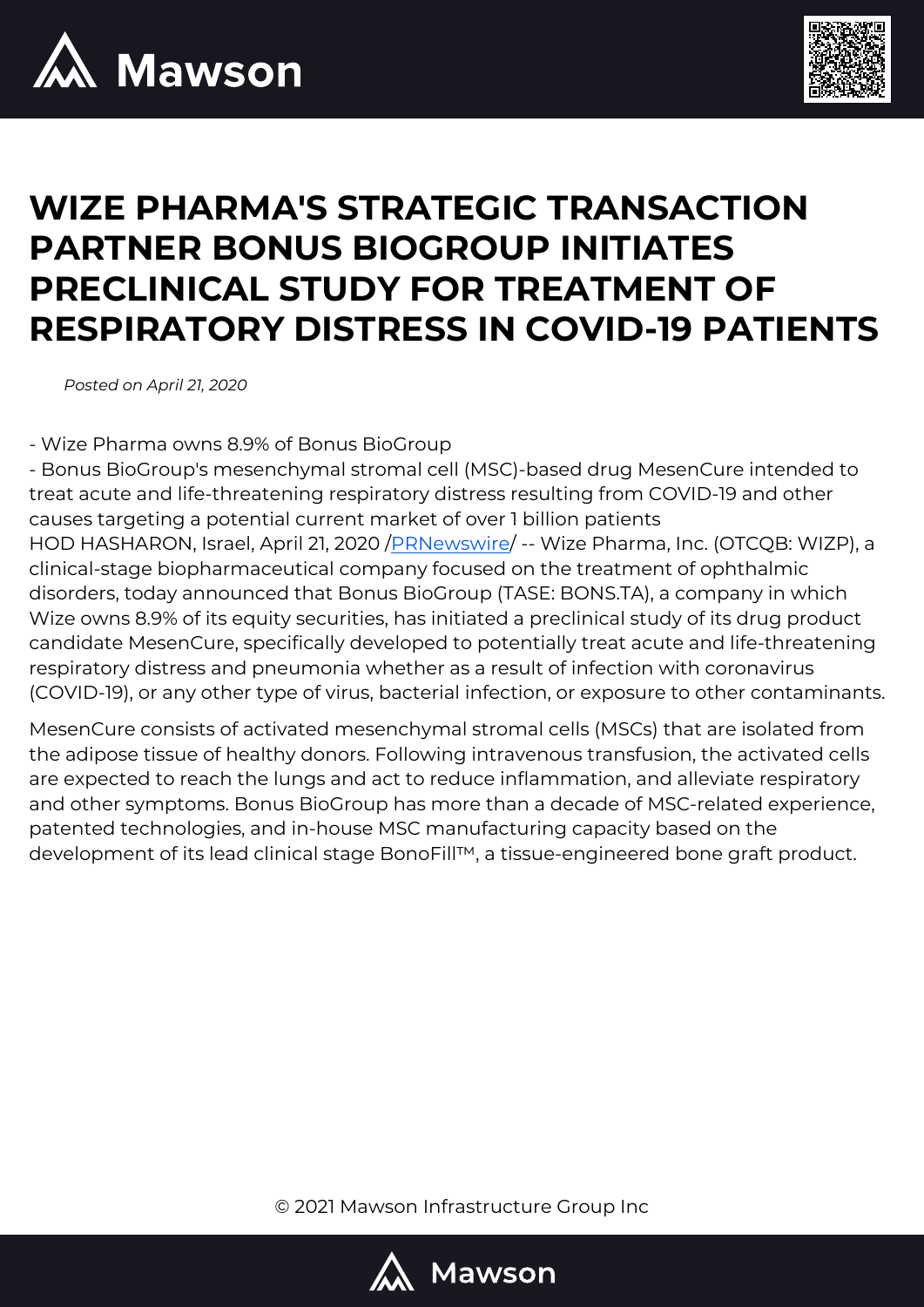





Wize\_Pharma\_Logo

Bonus BioGroup has reported that preliminary efficacy data from the MesenCure study are expected in May 2020, with study completion anticipated in the third quarter of 2020.

MesenCure may be useful for treating a variety of indications, such as lower respiratory tract infections, acute respiratory distress syndrome, asthma, and chronic obstructive pulmonary disease. According to the Forum of International Respiratory Societies, more than 1 billion people are suffering from inflammatory diseases of the lower respiratory tract worldwide, which cause an estimated 7.5 million deaths each year, and are the third leading cause of death in Europe, not including COVID-19 mortality data.

"Bonus BioGroup's MesenCure, specifically developed to potentially treat the respiratory complications of COVID-19. Moreover, MesenCure addresses the broader need for an effective treatment for millions of patients each year suffering from inflammatory diseases of the lower respiratory tract,," stated Noam Danenberg, CEO of Wize.

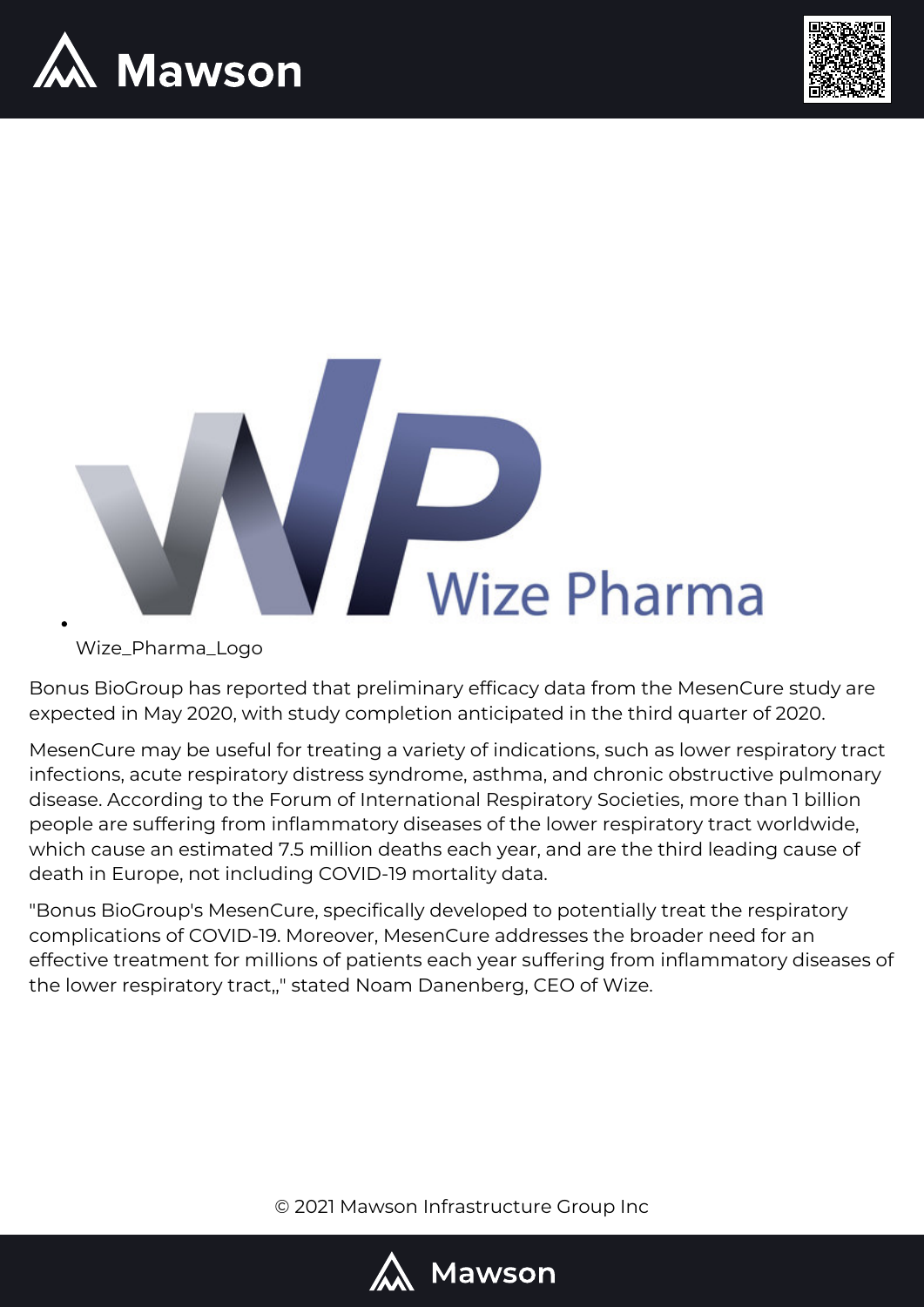



## **About Bonus BioGroup**

Bonus BioGroup is an Israeli biotechnology company whose highly innovative, proprietary therapeutic platform for healing severe bone defects is strongly positioned to break into the \$8 billion global bone rehabilitation market. The company's BonoFill™ solution which employs novel tissue engineering technology for growing live human bone grafts has been selected by the Israeli Ministry of Science as a technology that will change the world forever, and it is already achieving outstanding success rates in Phase I/II clinical trials. The BonoFill™ solution is a revolutionary approach for personalized treatment of bone defects using live bone grafts created from the patient's own cells. Patients undergo a simple liposuction procedure to harvest fat tissue, which is then engineered into bone using Bonus BioGroup's proprietary technology. Upon injection into the bone defect, the bone graft grows, connects and matures to become healthy new autologous bone, while reducing the risk of rejection.

## **About Wize Pharma**

Wize Pharma, Inc. is a clinical-stage biopharmaceutical company currently focused on the treatment of ophthalmic disorders, including DES. Wize has in-licensed certain rights to purchase, market, sell and distribute a formula known as LO2A, a drug developed for the treatment of DES, and other ophthalmological illnesses, including CCh and Sjögren's syndrome (Sjögren's).

LO2A is currently registered and marketed by its inventor in Germany and Switzerland for the treatment of DES, in Hungary for the treatment of DES, CCH and Sjögren's and in the Netherlands for the treatment of DES and Sjögren's. Wize's strategy involves engaging local or multinational distributors to handle the distribution of LO2A. Wize has finished a Phase II trial of LO2A for patients with CCH, demonstrating a statistically significance result using a mixed model with repeated measures (MMRM). A Phase IV study for LO2A for DES in patients with Sjögren's completed patient enrollment in Q1 2020 and top line data are expected in Q2 2020.

## **Forward Looking Statements**

Wize cautions you that statements in this press release and letter to shareholders that are not a description of historical fact are forward-looking statements within the meaning of the

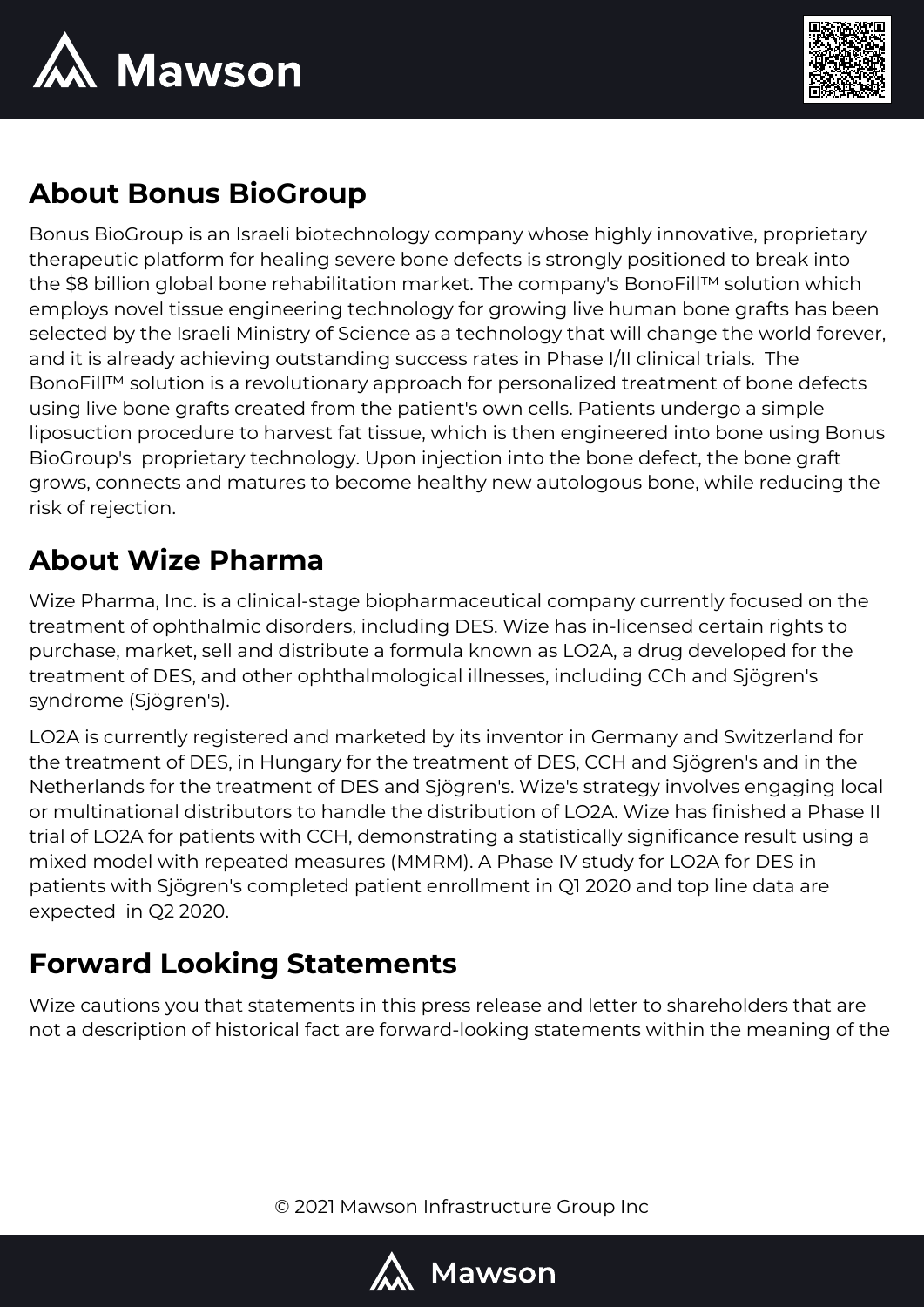



Private Securities Litigation Reform Act of 1995. Forward-looking statements may be identified by the use of words referencing future events or circumstances such as "expect," "intend," "plan," "anticipate," "believe," and "will," among others. For example, when we discuss the initiation of the preclinical study of Bonus BioGroup's drug product candidate MesenCure for the potential treatment of acute and life-threatening respiratory distress and pneumonia, whether as a result of COVID-19 or any other virus, bacterial infection, or exposure to other contaminants, the expected timing of the preliminary efficacy data from the study as well as the completion date of the study and that MesenCure may be useful for treating a variety of indications, such as lower respiratory tract infections, acute respiratory distress syndrome, asthma, and chronic obstructive pulmonary disease, we are using a forward-looking statement. Because such statements are subject to risks and uncertainties, actual results may differ materially from those expressed or implied by such forward-looking statements. These forward-looking statements are based upon Wize's current expectations and involve assumptions that may never materialize or may prove to be incorrect. Actual results and the timing of events could differ materially from those anticipated in such forward-looking statements as a result of various risks and uncertainties, which include, without limitation, the possibility that we will not consummate the transactions with Bonus and the investors or, if we do consummate such transactions, that we will not receive the benefits we planned to achieve from such transactions; the possibility that we will not be able to successfully operate our joint venture with Cannabics Pharmaceuticals, Inc.; our needs for additional financing; our dependence on a single compound, LO2A and on the continuation of our license to commercialize LO2A; our inability to expand our rights under our license of LO2A; the initiation, timing, progress and results of our trials and product candidate development efforts; our ability to advance LO2A into clinical trials or to successfully complete our preclinical studies or clinical trials; our receipt of regulatory approvals for LO2A, and the timing of other regulatory filings and approvals; the clinical development, commercialization and market acceptance of LO2A; our ability to establish and maintain corporate collaborations; the implementation of our business model and strategic plans for our business and product candidates; the scope of protection we are able to establish and maintain for intellectual property rights covering LO2A and our ability to operate our business without infringing the intellectual property rights of others; estimates of our expenses, future revenues, and capital requirements; competitive companies, technologies and our industry; and statements as to the impact of the political and security situation in Israel on our business. More detailed information about the risks and uncertainties affecting Wize is contained under the heading "Risk Factors" included in